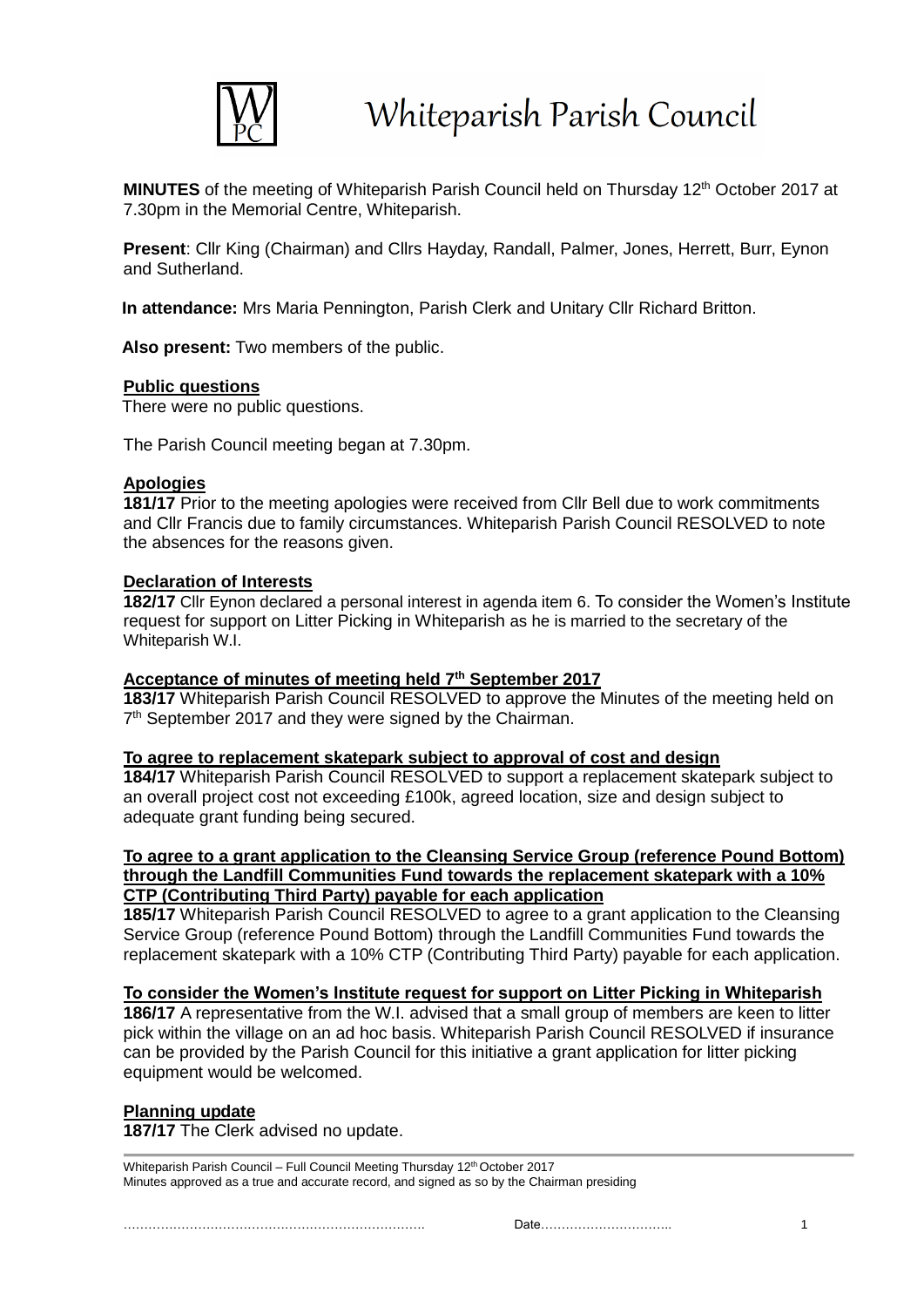# **To consider a response to planning application received:**

**188/17 17/08584/VAR The Gatehouse** The Street Whiteparish Salisbury Wiltshire SP5 2SG Variation of condition 2 of planning permission16/11785/FUL (Demolition of existing extensions; proposed reconstruction and extension to main house, alterations to existing doors and windows and replacement of concrete roof tiles with new slate roof) to allow for alterations to the window arrangement, canopy and overall dimensions of the extension.

Whiteparish Parish Council RESOLVED to make no comment.

**189/17 17/09669/TCA The Gatehouse** The Street Whiteparish Salisbury Wiltshire SP5 2SG T1 - Weeping Willow tree - pollard to 7m. Whiteparish Parish Council RESOLVED to make no comment.

**To consider a response to the Wiltshire Mobile Library Review 190/17** Whiteparish Parish Council RESOLVED to respond 'satisfied' to the survey.

#### **Further to a request from Landford Parish Council, to consider in principle, if Whiteparish would be interested in a joint purchase and sharing of a SID**

**191/17** It was agreed for the Clerk to indicate to Landford Parish Council that Whiteparish is interested in principle, subject to cost and installation procedure.

### **To approve accounts for payment and to record the bank balances**

**192/17** Whiteparish Parish Council RESOLVED to approve the payments as listed in the following schedule and to record the bank balances.

### **SCHEDULE OF PAYMENTS FOR APPROVAL**

| <b>PAYABLE TO</b>         | <b>AMOUNT</b> | <b>VAT</b>        | <b>TOTAL</b> | <b>DETAIL</b>                           |
|---------------------------|---------------|-------------------|--------------|-----------------------------------------|
| Came and Company          | 544.18        | 0.00              | 544.18       | Annual PC Insurance (3yr policy)        |
| <b>Bawden Contracting</b> | 858.15        | 171.63            | 1,029.78     | Grounds Mtce p/e 30.09.17               |
| <b>Services</b>           |               |                   |              |                                         |
| Chris Moore               | 150.00        | 0.00              | 150.00       | Tidy/Litter pick p/e 30.09.17           |
| Mrs M Pennington          | 46.40         | 0.00 <sub>1</sub> | 46.40        | Reimbursement for office administration |
| Mrs M Pennington          | 494.40        | 0.00              | 494.40       | Remuneration                            |

### **INCOME RECEIVED**

| <b>DATE</b> | <b>SENDER</b>         | <b>DESCRIPTION</b>                  | <b>AMOUNT</b> |  |  |  |
|-------------|-----------------------|-------------------------------------|---------------|--|--|--|
| 20.09.17    | Wiltshire<br>⊦Council | 2 <sup>nd</sup> part Parish Precept | 14.382.16     |  |  |  |

Community Account Balance 12.10.17 - £62,793.83

- Business Reserve 12.10.17 £24,320.80
- Conservation 12.10.17 £185.20

### **Rights of Way update**

**193/17, 175/17, 149/17, 130/17, 111/17** The Clerk reported that 4 the new kissing gates on path 5 have been installed with the help of the local Ramblers.

**194/17** Cllr Burr reported that there are 4 more stiles within the NFNP to be changed. Clerk to investigate.

**195/17** It was reported that the stile on path 7 as it meets the A27 is unstable. Clerk to contact land owner.

Whiteparish Parish Council – Full Council Meeting Thursday 12<sup>th</sup> October 2017

Minutes approved as a true and accurate record, and signed as so by the Chairman presiding